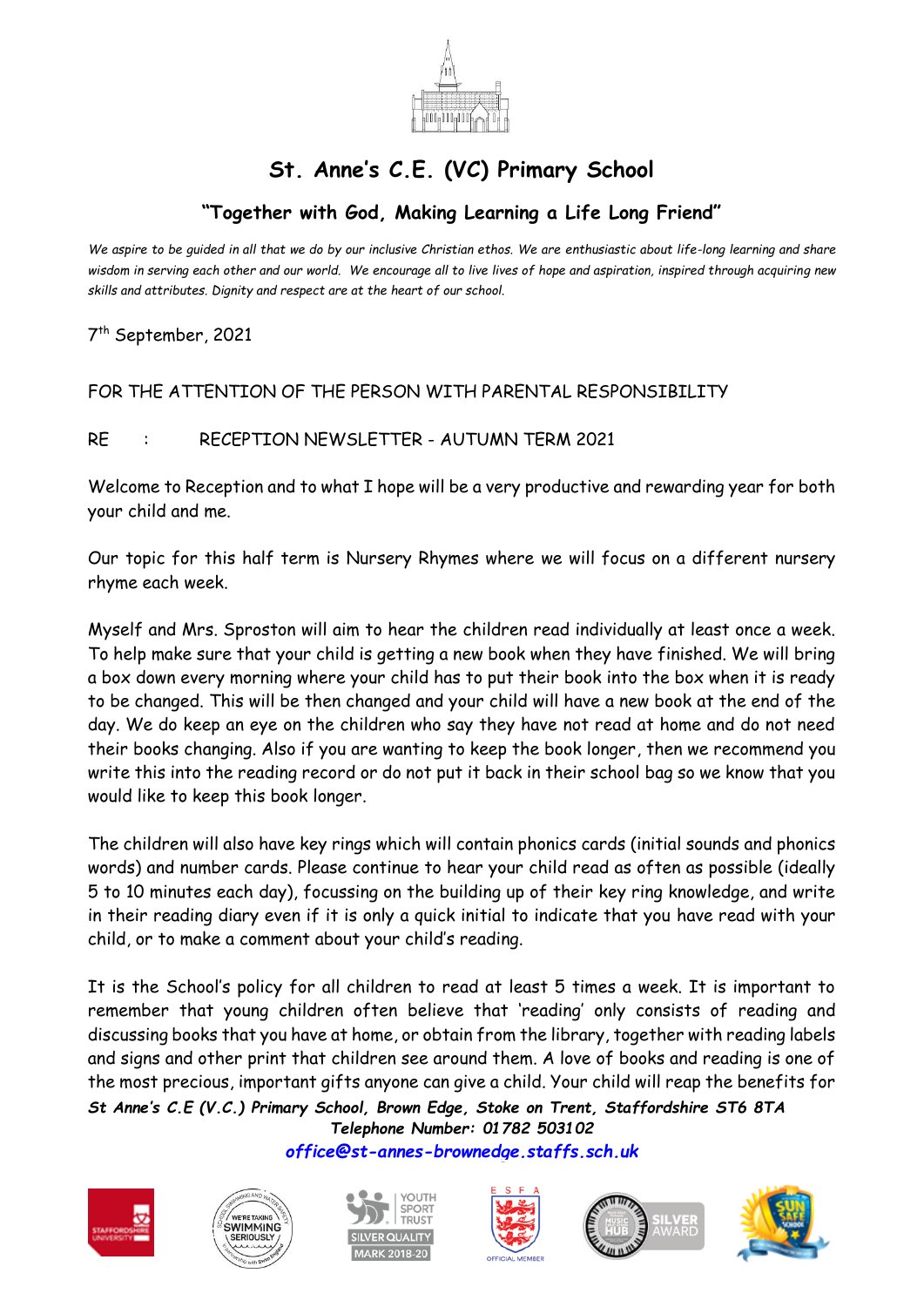the rest of their lives. Reading encourages imagination, builds understanding, opens up new worlds and helps children reach their full potential. Please make sure that your child's key ring, reading book and letter folder is in your child's bag every day.

Phonics is a major part of Reception, it will be taught every day in a Read, Write Inc session. This will initially build on putting words together, looking at letter formation and looking at the sounds of the different letters.

In Numeracy the children will be focussing this half term on matching objects, sorting objects into different categories, compare different amounts, compare size, mass and capacity and focussing on the number 1, 2 and 3. This consists of knowing how to write 1, 2 and 3, comparing 1, 2 and 3, composition of 1, 2 and 3, Circles and triangles and Positional language

Our P.E. day is a Tuesday. Please send your child in their P.E. kits for the day but we do ask that they wear their school red jumper. On Wednesday we are also having an outdoor Gross Motor session which will be on the scooters and the bikes.

On a Monday we are having "Muddy Monday's". This is to work with Mrs Bailey in the Forest School. Mrs Bailey has sent a separate letter out informing you what to wear on these days. If you have any questions, please feel free to ask.

Homework will be sent home every Thursday where your children may come home with either a maths activity or art activity. The literacy part of the homework is key rings and your reading book. Homework folders need to be sent back into school on Monday.

Discipline will follow the Good to be Green reward system. Team points will be awarded for hard work and good behaviour, together with stickers and other rewards as appropriate, and we will continue the Star of the Week. Whoever is Star of the Week gets to wear a special badge at school all week so everyone is aware that they are star of the week!

Please use Evidence Me to share anything that you are really proud of your child. When you send this in, we will share these WOW moments with the rest of the class. This may be that they have cleaned the dishes; they have done some fantastic reading at home etc. We also have a Gallery in the classroom if your child does any amazing piece of work that you want to share. We will put it up on the Gallery for the week and then send this back home. We want to celebrate not just school successes but also out of school successes.

Just a quick reminder that your child can buy toast for £1.50 per week (non-refundable). Please make sure this is paid on School Money and must be booked by midnight on the Saturday of the week beginning.

Finally, may I just say that I am really looking forward to working with your child this year and to watch them grow and develop further as a learner. Should you have any queries or concerns concerning your child, please do not hesitate to call into the classroom at the end of the day,

*St Anne's C.E (V.C.) Primary School, Brown Edge, Stoke on Trent, Staffordshire ST6 8TA Telephone Number: 01782 503102 [office@st-annes-brownedge.staffs.sch.uk](mailto:office@st-annes-brownedge.staffs.sch.uk)*